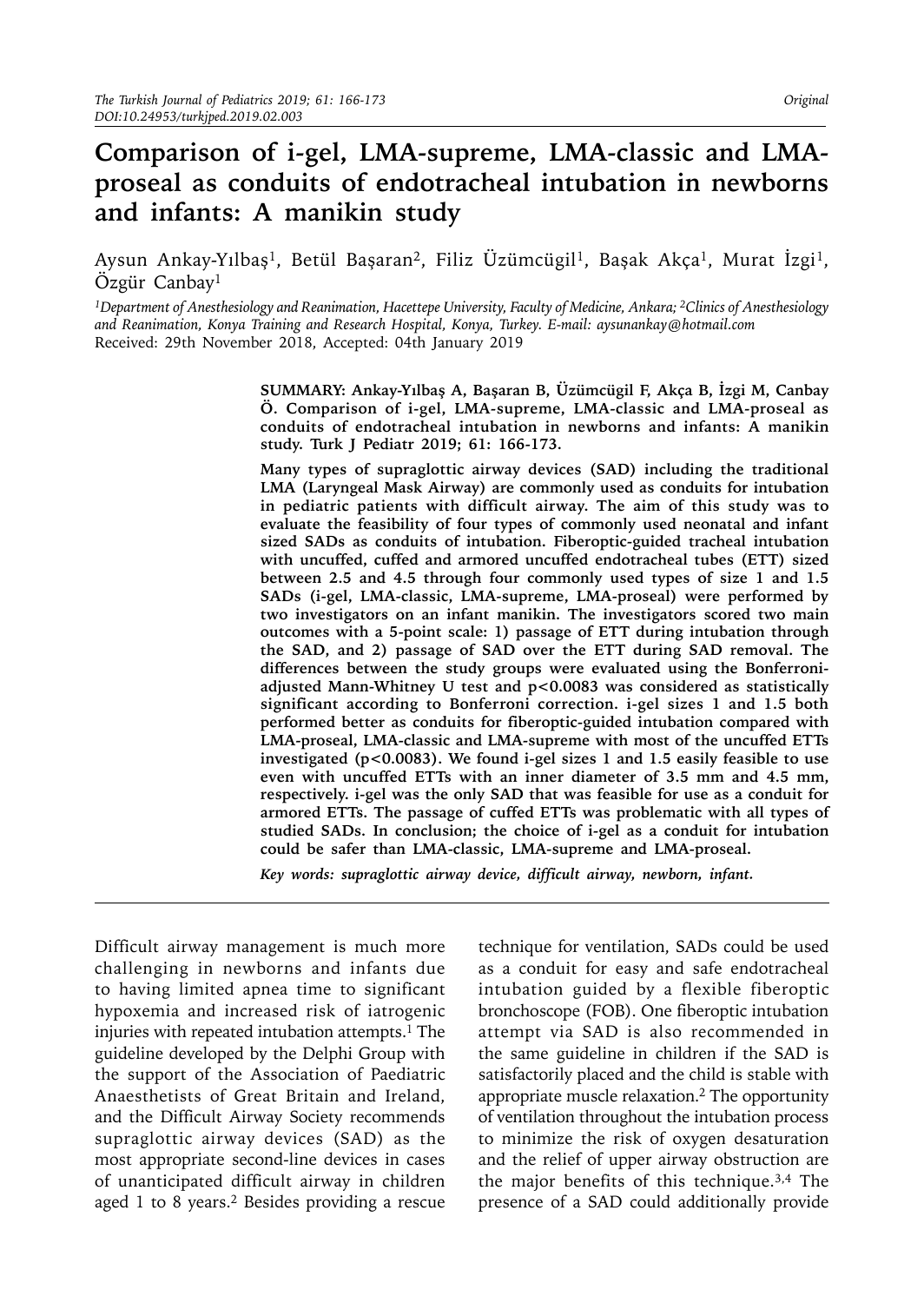a guide for the FOB and diminish blurring of the vision due to blood and secretions.5

There are specially designed SADs that act as conduits for intubation, however many types of SADs including the traditional LMA **(**Laryngeal Mask Airway) have been used with success for this purpose for years. $3,6,7$ The main restriction of the technique is the difficulty to pass the endotracheal tube through the SAD, especially in newborns and infants. Modifications such as an additional step with an exchange catheter or a guidewire may be required to overcome this problem. However, data regarding the experience of using SADs as conduits of intubation in newborns and infants are still limited. $4,8$  The aim of this study was to evaluate the feasibility of four types of commonly used neonatal and infant sized SADs as conduits of intubation.

## **Material and Methods**

We designed an in vitro study to evaluate the convenience of different neonatal and infant sized SADs for the passage and removal of endotracheal tubes. The study was performed in Hacettepe University, Faculty of Medicine, Department of Anesthesiology and Reanimation, Ankara, Turkey. The study was conducted on an infant manikin (Life/form replicas, Nasco Fort Atkinson, Wisconsin, United States) designed for intubation training; therefore, ethical committee approval was not required.

# *The procedure*

Two different investigators (AAY and FU) who are both experienced in pediatric anesthesia, pediatric difficult airway management and pediatric SAD inserted different types of SADs (sizes 1.0 and 1.5 for each type) into the manikin's pharynx following appropriate lubrication. After placement of the SAD with the standard midline insertion technique, each investigator inserted a pediatric FOB with an outer diameter of 2.8 mm and 3.0 mm (Karl Storz, GmbH&Co., Tuttlingen, Germany) loaded with appropriate sized endotracheal tubes through the SAD and performed intubation on the manikin. The intubation attempts were performed through a catheter mount attached to the SAD to simulate a real situation. Lastly, the investigators removed the SADs and FOB from the pharynx leaving the ETT in the trachea of the manikin. When the proximal

end of the ETT came to the same level as the end of the SAD, another similar size ETT was used to keep the ETT in place. After the ETT was placed into the trachea, the SAD was removed from the mouth and the ETT was grasped at level of the incisor teeth. Possible accidental dislodgement of the tracheal tube was tested using a FOB directly inside the ETT. The investigators were blinded to each other's results.

The investigators were asked to grade the feasibility of passage of ETT and SAD during both insertion of the ETT through the SAD and removal of the SAD with a 5-point scale: 0=very easy,  $1 =$ easy,  $2 =$ moderate,  $3 =$ hard, and 4=impossible.

The two main outcome parameters scored were 1) passage of endotracheal tube (ETT) during intubation through the SAD and 2) passage of the SAD over the ETT during SAD removal. Both investigators performed the same procedure 5 times every other day to score 5 different samples of each tested ETT and SAD.

# *Investigated SADs and ETTs*

We investigated four different types of commonly used pediatric SADs, sized 1.0 and 1.5. The SADs studied included i-gel® (Intersurgical Ltd., Wokingham, Berkshire, UK), LMA-SupremeTM (Teleflex, Westmeath, Ireland), classical LMA (reusable) (Teleflex, Westmeath, Ireland) and LMA ProSeal (Ningbo TianHou Import and Exp. Co., China).

The ETTs (Bıcakcilar, Istanbul, Turkey) included were sized between 2.5 and 4.5 inner diameter (ID) and there were three types of ETTs (cuffed, uncuffed and armored uncuffed) used in the study. An FOB with an outer diameter of 2.8 mm was used for loading ETTs with an inner diameter (ID) of 3.0 mm and an FOB with an outer diameter of 3.0 mm was used for larger ETTs. If it was not feasible to intubate with an ETT with ID of 3.0 mm easily, then blind intubation with an ETT with an ID of 2.5 mm was tried for that SAD type.

# *Statistical analysis*

Data analysis was performed by using IBM SPSS Statistics version 17.0 software (IBM Corporation, Armonk, NY, USA). Descriptive statistics for the feasibility of ETT insertion and the feasibility of SAD removal were shown as median (25th – 75th) percentiles. Whether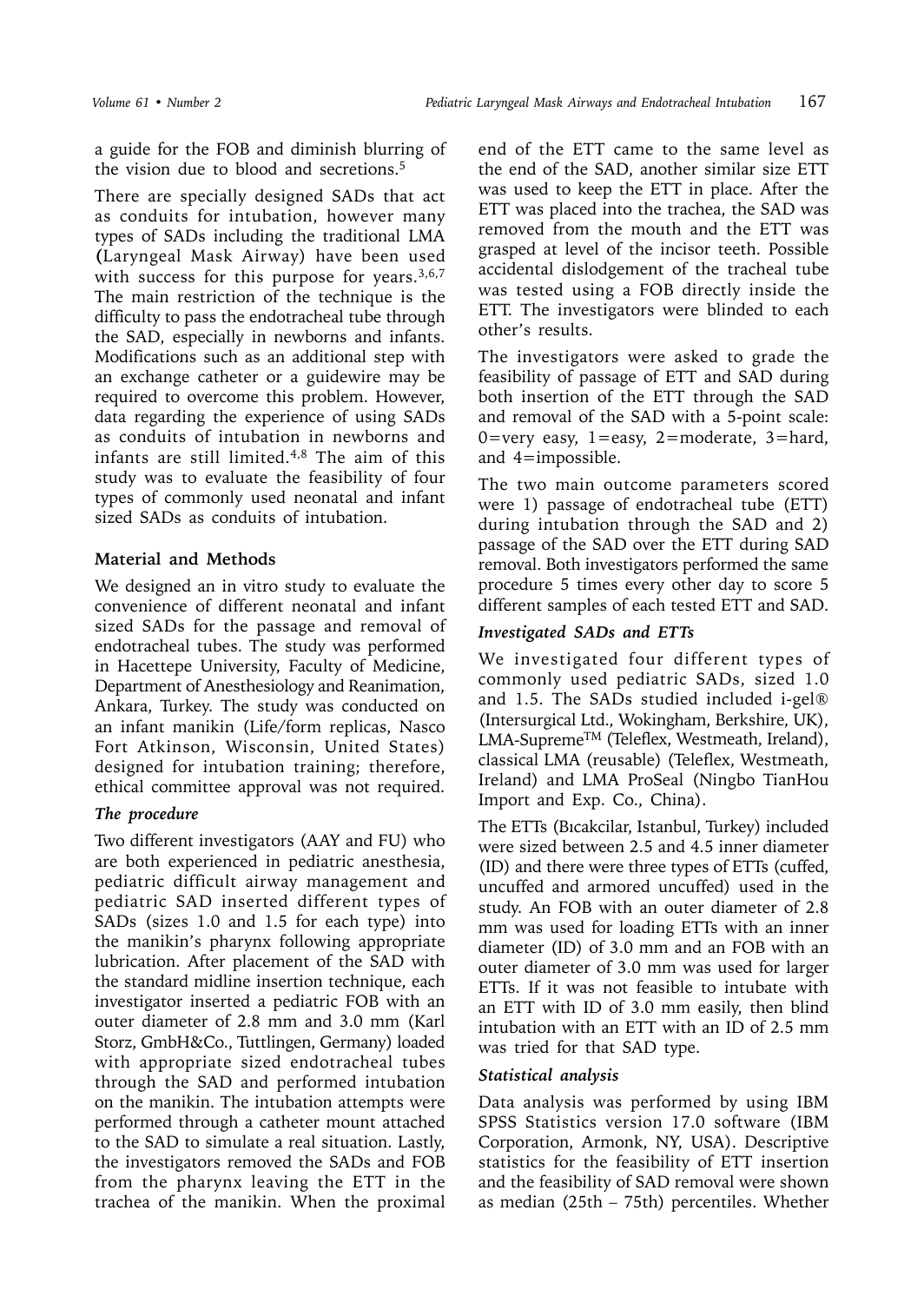|                          |            | LMA-         | LMA-         | LMA-       | Multiple comparisons †   |                |       |                |                |                |  |
|--------------------------|------------|--------------|--------------|------------|--------------------------|----------------|-------|----------------|----------------|----------------|--|
|                          | i-gel      | supreme      | classic      | proseal    | p <sup>1</sup>           | p <sup>2</sup> | $p^3$ | p <sup>4</sup> | p <sup>5</sup> | p <sup>6</sup> |  |
| 1 <sup>st</sup> observer |            |              |              |            |                          |                |       |                |                |                |  |
| Normal, ID 2.5mm         |            | $3(2.5-3.5)$ | $2(0.5-2.5)$ |            |                          |                |       | 0.056          |                |                |  |
| Normal, ID 3.0 mm        | $0(0-0)$   | $4(4-4)$     | $3(2-3)$     | $0(0-1.5)$ | 0.008                    | 0.008          | 0.310 | 0.008          | 0.008          | 0.016          |  |
| Armed, ID 3.0 mm         | $0(0-0)$   | $4(4-4)$     | $4(4-4)$     | $3(3-3.5)$ | 0.008                    | 0.008          | 0.008 | 0.999          | 0.032          | 0.032          |  |
| Normal, ID 3.5 mm        | $0(0-0.5)$ |              | $4(4-4)$     | $4(4-4)$   | $\overline{\phantom{a}}$ | 0.008          | 0.008 |                |                | 0.999          |  |
| Armored, ID 3.5 mm       | $1(0.5-1)$ |              | $4(4-4)$     | $4(4-4)$   | $\overline{\phantom{a}}$ | 0.008          | 0.008 |                |                | 0.999          |  |
| Normal, ID 4.0 mm        | $4(4-4)$   |              |              |            |                          |                |       |                |                |                |  |
| Armored, ID 4.0 mm       | $4(4-4)$   |              |              |            |                          |                |       |                |                |                |  |
| $2nd$ observer           |            |              |              |            |                          |                |       |                |                |                |  |
| Normal, ID 2.5mm         |            | $3(2.5-3.5)$ | $2(0-2.5)$   |            |                          |                |       | 0.056          |                |                |  |
| Normal, ID 3.0 mm        | $0(0-0)$   | $4(4-4)$     | $3(2-3)$     | $1(0-1)$   | 0.008                    | 0.008          | 0.151 | 0.008          | 0.008          | 0.008          |  |
| Armored, ID 3.0 mm       | $0(0-0)$   | $4(4-4)$     | $4(4-4)$     | $4(4-4)$   | 0.008                    | 0.008          | 0.008 | 0.999          | 0.999          | 0.999          |  |
| Normal, ID 3.5 mm        | $1(0-1)$   |              | $4(4-4)$     | $4(4-4)$   | $\overline{\phantom{a}}$ | 0.008          | 0.008 |                |                | 0.999          |  |
| Armored, ID 3.5 mm       | $1(1-1)$   |              | $4(4-4)$     | $4(4-4)$   | $\overline{\phantom{a}}$ | 0.008          | 0.008 |                |                | 0.999          |  |
| Normal, ID 4.0 mm        | $4(4-4)$   |              |              |            |                          |                |       |                |                |                |  |
| Armored, ID 4.0 mm       | $4(4-4)$   |              |              |            |                          |                |       |                |                |                |  |

**Table I.** Evaluations for the Feasibility of Insertion of ETTs Through Size 1 SADs According to Both Observers.

Data were shown as median ( $25<sup>th</sup> - 75<sup>th</sup>$ ) percentiles, † Mann-Whitney U test, according to the Bonferroni correction a p-value less than 0.0083 was considered as statistically significant, 1 The comparisons between i-gel and LMA-supreme, 2 The comparisons between i-gel and LMA-classic, <sup>3</sup> The comparisons between i-gel and LMA-proseal, <sup>4</sup> The comparisons between LMA-supreme and LMA-classic, 5 The comparisons between LMA-supreme and LMA-proseal, 6 The comparisons between LMAclassic and LMA-proseal.

ETT: endotracheal tube, ID: inner diameter, LMA: laryngeal mask airway, SAD: supraglottic airway devices

the differences in the process difficulty grades between the study groups (i.e. i-gel, LMA supreme, Classical LMA and LMA ProSeal) were statistically significant was evaluated using the Bonferroni-adjusted Mann-Whitney U test. According to the Bonferroni correction, p-values less than 0.0083 were considered as statistically significant. Kappa coefficients for the feasibility of ETT insertion and SAD removal were calculated to determine the interobserver agreement levels. A p-value less than 0.05 was considered statistically significant.

### **Results**

Successful device placement was achieved on the first attempt with all SADs tested on the manikin. No accidental dislodgement of the ETT occurred when removal of the SAD was successful. The inter-observer agreement level was found significantly high for both insertion of the ETT through the SAD and removal of the SAD over the ETT  $(p<0.001)$ .

### *Uncuffed ETTs*

*Size 1 SADs:* The data regarding the insertion of ETTs and removal of SADs for both investigators can be seen in Table I and Table II respectively.

The insertion of standard and armored ETTs with IDs of 3.0 and 3.5 mm were both managed easily by the two investigators through i-gel size 1 and the SAD was again easily removed over the ETT. i-gel was the only size 1 SAD through which it was possible to intubate with ETT with an ID of 3.5 mm. It was not possible to insert any sizes of standard or armored type ETTs with FOB guidance through LMA-supreme size 1 by either of the two investigators.

i-gel was found significantly superior to other SADs in most of the measurements for both insertion of the ETT and removal of the SAD over the ETT (Table I, Table II, p<0.0082). i-gel was the only size 1 SAD feasible for the use of armored ETTs. In the case of standard ETTs with an ID of 3.0 mm; although i-gel again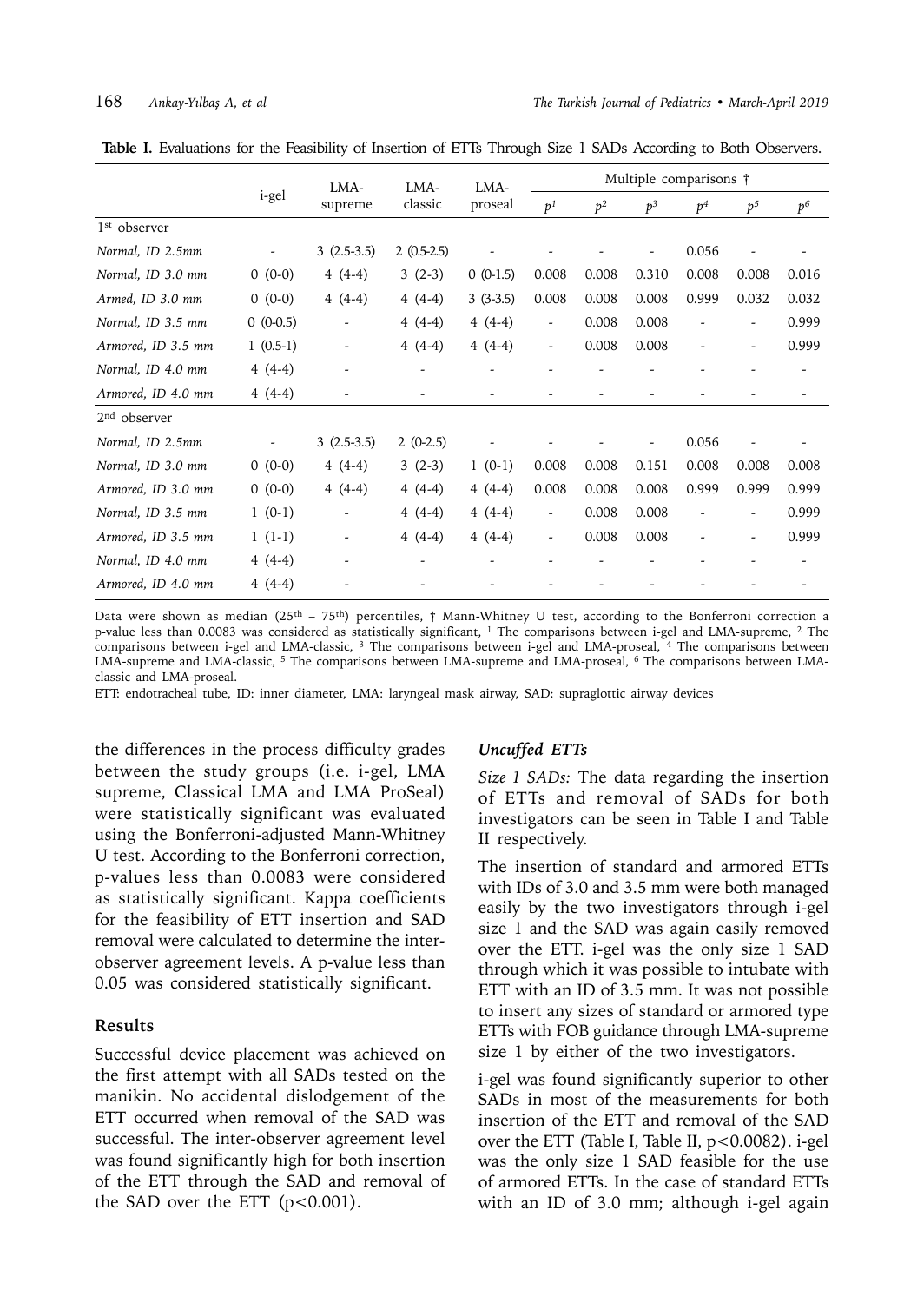|                          |                          | LMA-                     | LMA-                         | LMA-                     | Multiple comparisons †   |                |                          |                |                |                |  |
|--------------------------|--------------------------|--------------------------|------------------------------|--------------------------|--------------------------|----------------|--------------------------|----------------|----------------|----------------|--|
|                          | i-gel                    | supreme                  | classic                      | proseal                  | p <sup>1</sup>           | p <sup>2</sup> | $p^3$                    | p <sup>4</sup> | p <sup>5</sup> | p <sup>6</sup> |  |
| 1 <sup>st</sup> observer |                          |                          |                              |                          |                          |                |                          |                |                |                |  |
| Normal, ID 2.5mm         | $\overline{\phantom{a}}$ | $3(2.25-3)$              | $2(0.5-3)$                   |                          |                          |                |                          | 0.286          |                |                |  |
| Normal, ID 3.0 mm        | $0(0-0)$                 |                          | $4(2.5-4)$                   | $2(0.5-2)$               | $\overline{\phantom{a}}$ | 0.008          | 0.032                    |                |                | 0.016          |  |
| Armored, ID 3.0 mm       | $0(0-0)$                 |                          | $\overline{\phantom{a}}$     | $4(4-4)$                 |                          |                | 0.016                    |                |                |                |  |
| Normal, ID 3.5 mm        | $1(1-2)$                 |                          | $\qquad \qquad \blacksquare$ |                          |                          |                |                          |                |                |                |  |
| Armored, ID 3.5 mm       | $1(1-2)$                 | $\overline{\phantom{a}}$ | $\qquad \qquad \blacksquare$ | $\overline{\phantom{a}}$ |                          |                |                          |                |                |                |  |
| Normal, ID 4.0 mm        | $\overline{\phantom{a}}$ |                          | $\overline{\phantom{a}}$     | $\overline{\phantom{a}}$ |                          |                |                          |                |                |                |  |
| Armored, ID 4.0 mm       |                          |                          |                              |                          |                          |                |                          |                |                |                |  |
| $2nd$ observer           |                          |                          |                              |                          |                          |                |                          |                |                |                |  |
| Normal, ID 2.5mm         | $\overline{\phantom{a}}$ | $3(2.25-3)$              | $2(0-3)$                     |                          |                          |                | $\overline{\phantom{a}}$ | 0.286          |                |                |  |
| Normal, ID 3.0 mm        | $0(0-0)$                 | $\overline{\phantom{a}}$ | $4(3-4)$                     | $1(0.5-2)$               | $\overline{\phantom{a}}$ | 0.008          | 0.032                    |                |                | 0.008          |  |
| Armored, ID 3.0 mm       | $0(0-0)$                 |                          |                              |                          |                          |                |                          |                |                |                |  |
| Normal, ID 3.5 mm        | $1(1-2)$                 |                          | $\qquad \qquad \blacksquare$ |                          |                          |                |                          |                |                |                |  |
| Armored, ID 3.5 mm       | $1(1-2)$                 |                          | $\overline{\phantom{a}}$     |                          |                          |                |                          |                |                |                |  |
| Normal, ID 4.0 mm        |                          |                          |                              |                          |                          |                |                          |                |                |                |  |
| Armored, ID 4.0 mm       |                          |                          |                              |                          |                          |                |                          |                |                |                |  |

Table II. Evaluations for the Feasibility of Removal of Size 1 SADs According to Both Observers.

Data were shown as median ( $25<sup>th</sup> - 75<sup>th</sup>$ ) percentiles, † Mann-Whitney U test, according to the Bonferroni correction a p-value less than 0.0083 was considered as statistically significant, 1 The comparisons between i-gel and LMA-supreme, 2 The comparisons between i-gel and LMA-classic, 3 The comparisons between i-gel and LMA-proseal, 4 The comparisons between LMA-supreme and LMA-classic, 5 The comparisons between LMA-supreme and LMA-proseal, 6 The comparisons between LMAclassic and LMA-proseal.

ETT: endotracheal tube, ID: inner diameter, LMA: laryngeal mask airway, SAD: supraglottic airway devices

seemed clinically more feasible compared with LMA-proseal, the difference was not statistically significant for ETT insertion or SAD removal.

*Size 1.5 SADs:* The data regarding the insertion of ETTs and removal of SADs for both investigators can be seen in Table III and Table IV respectively.

i-gel, LMA-proseal and LMA-supreme performed similarly as conduits for standard ETT with an ID of 3.0 mm. i-gel and LMA-classic performed better than LMA-proseal and LMA-supreme as conduits for standard ETTs with IDs of 3.5 mm. However, SAD removal was easier with i-gel compared with LMA-classic (p<0.0082). i-gel size 1.5 was found feasible by both investigators to insert ETTs with IDs up to 4.5 mm through the SAD and to remove the SAD over the ETT.

For armored ETTs with an ID of 3.0 mm, i-gel and LMA-classic were found significantly more feasible compared with LMA-proseal and LMAsupreme (p<0.0082). i-gel was the only SAD feasible for armored ETTs with IDs between 3.5-4.5 mm.

### *Cuffed ETTs*

It was possible to intubate with cuffed ETTs with an ID of 2.5 mm through a size 1 i-gel and all SADs of size 1.5. However, we could not remove any of the tested SADs after intubation with cuffed ETTs even with an ID of 2.5 mm.

### **Discussion**

The results of this manikin study showed that i-gel size 1 and 1.5 both performed better as conduits for fiberoptic-guided intubation compared with LMA-proseal, LMA-classic and LMA-supreme with most of the uncuffed ETTs investigated. i-gel was the only SAD that was found feasible as a conduit for armored ETTs. However, the passage of cuffed ETTs was problematic with all types of studied SADs.

Intubation-related complications especially as a result of hypoxemia are much more common in infants with difficult airway than older children.9 However, the literature regarding this population is usually limited due to ethical reasons and the difficulty of designing a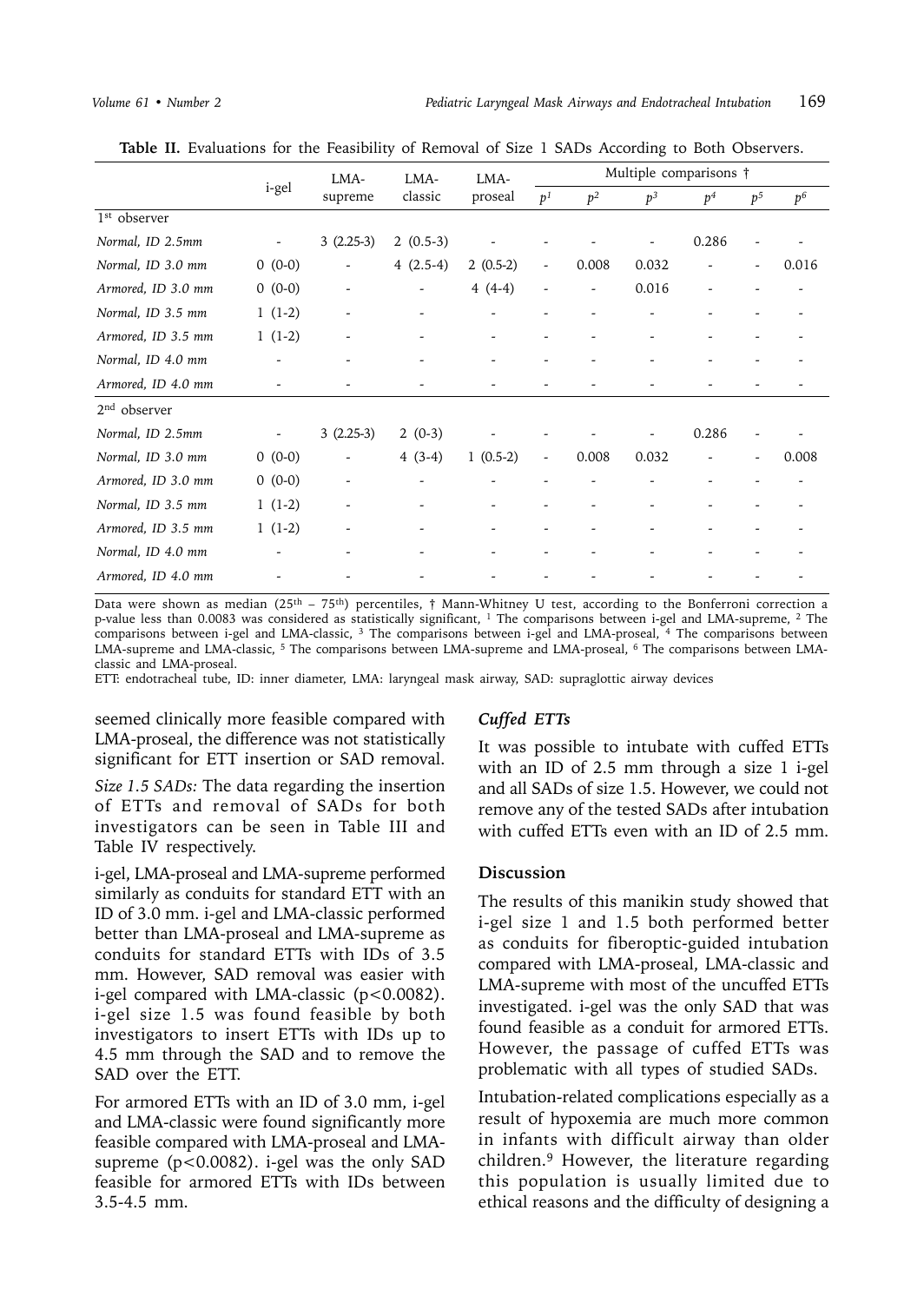|  |  |  |  |  | <b>Table III.</b> Evaluations for the Feasibility of Insertion of ETTs Through Size 1.5 SADs According to Both Observers. |
|--|--|--|--|--|---------------------------------------------------------------------------------------------------------------------------|
|--|--|--|--|--|---------------------------------------------------------------------------------------------------------------------------|

|                          |            |                          | LMA-<br>LMA-             | LMA-                     | Multiple comparisons †   |                          |                |                |                          |                |  |
|--------------------------|------------|--------------------------|--------------------------|--------------------------|--------------------------|--------------------------|----------------|----------------|--------------------------|----------------|--|
|                          | i-gel      | supreme                  | classic                  | proseal                  | p <sup>1</sup>           | p <sup>2</sup>           | p <sup>3</sup> | p <sup>4</sup> | p <sub>5</sub>           | p <sup>6</sup> |  |
| 1 <sup>st</sup> observer |            |                          |                          |                          |                          |                          |                |                |                          |                |  |
| Normal, ID 2.5mm         |            | $3(2.5-4)$               |                          |                          |                          |                          |                |                |                          |                |  |
| Normal, ID 3.0 mm        | $0(0-0)$   | $4(4-4)$                 | $0(0-0)$                 | $0(0-0.5)$               | 0.008                    | 0.999                    | 0.690          | 0.008          | 0.008                    | 0.690          |  |
| Armored, ID 3.0 mm       | $0(0-0)$   | $4(4-4)$                 | $0(0-0)$                 | $2(2-2)$                 | 0.008                    | 0.999                    | 0.008          | 0.008          | 0.008                    | 0.008          |  |
| Normal, ID 3.5 mm        | $0(0-0)$   |                          | $0(0-0.5)$               | $3(3-3)$                 | $\overline{\phantom{a}}$ | 0.690                    | 0.008          |                | $\overline{\phantom{a}}$ | 0.008          |  |
| Armored, ID 3.5 mm       | $0(0-0)$   | $\overline{\phantom{a}}$ | $2(2-2)$                 | $4(4-4)$                 | $\overline{\phantom{a}}$ | 0.008                    | 0.008          |                | $\overline{\phantom{a}}$ | 0.008          |  |
| Normal, ID 4.0 mm        | $0(0-0)$   | $\overline{\phantom{a}}$ | $4(4-4)$                 |                          | $\overline{\phantom{a}}$ | 0.008                    |                |                |                          | -              |  |
| Armored, ID 4.0 mm       | $0(0-0)$   | $\overline{\phantom{a}}$ | $4(4-4)$                 |                          | $\overline{\phantom{a}}$ | 0.008                    |                |                |                          |                |  |
| Normal, ID 4.5 mm        | $1(0.5-1)$ | $\overline{a}$           | $\overline{\phantom{a}}$ | $\overline{\phantom{a}}$ |                          | $\overline{\phantom{a}}$ |                |                |                          |                |  |
| Armored, ID 4.5 mm       | $1(1-1.5)$ |                          |                          |                          |                          |                          |                |                |                          |                |  |
| $2nd$ observer           |            |                          |                          |                          |                          |                          |                |                |                          |                |  |
| Normal, ID 2.5mm         |            | $3(2.5-4)$               |                          |                          |                          |                          |                |                |                          |                |  |
| Normal, ID 3.0 mm        | $0(0-0)$   | $4(4-4)$                 | $0(0-0)$                 | $0(0-0.5)$               | 0.008                    | 0.999                    | 0.690          | 0.008          | 0.008                    | 0.690          |  |
| Armored, ID 3.0 mm       | $0(0-0)$   | $4(4-4)$                 | $0(0-0)$                 | $1(1-2)$                 | 0.008                    | 0.999                    | 0.008          | 0.008          | 0.008                    | 0.008          |  |
| Normal, ID 3.5 mm        | $0(0-0)$   | $\overline{\phantom{a}}$ | $0(0-0.5)$               | $3(3-3)$                 | $\overline{\phantom{a}}$ | 0.690                    | 0.008          |                | $\overline{\phantom{a}}$ | 0.008          |  |
| Armored, ID 3.5 mm       | $0(0-0)$   | $\overline{\phantom{a}}$ | $2(2-2)$                 | $4(4-4)$                 | $\overline{\phantom{a}}$ | 0.008                    | 0.008          |                | $\overline{\phantom{a}}$ | 0.008          |  |
| Normal, ID 4.0 mm        | $0(0-0)$   | $\overline{\phantom{a}}$ | $4(4-4)$                 |                          | $\overline{\phantom{a}}$ | 0.008                    |                |                |                          |                |  |
| Armored, ID 4.0 mm       | $1(0.5-1)$ | $\blacksquare$           | $4(4-4)$                 | $\overline{\phantom{a}}$ | $\overline{\phantom{a}}$ | 0.008                    |                |                |                          |                |  |
| Normal, ID 4.5 mm        | $1(1-1)$   |                          |                          |                          |                          |                          |                |                |                          |                |  |
| Armored, ID 4.5 mm       | $1(1-1.5)$ |                          |                          |                          |                          |                          |                |                |                          |                |  |

Data were shown as median (25<sup>th</sup> – 75<sup>th</sup>) percentiles, † Mann-Whitney U test, according to the Bonferroni correction a p-value less than 0.0083 was considered as statistically significant, 1 The comparisons between i-gel and LMA-supreme, 2 The comparisons between i-gel and LMA-classic, 3 The comparisons between i-gel and LMA-proseal, 4 The comparisons between LMA-supreme and LMA-classic, 5 The comparisons between LMA-supreme and LMA-proseal, 6 The comparisons between LMAclassic and LMA-proseal.

ETT: endotracheal tube, ID: inner diameter, LMA: laryngeal mask airway, SAD: supraglottic airway devices

controlled randomized study without giving rise to complications in this fastidious and vulnerable patient population. In a study of Burjek et al.<sup>9</sup>; fiberoptic intubation via SADs were associated with higher first-attempt success rates of intubation compared with video laryngoscopy in infants with difficult airway. Accordingly, SADs are widely used as conduits for tracheal intubation in the pediatric population because of their advantage of continuous oxygenation and relief of upper airway obstruction.<sup>4</sup> Relief of upper airway obstruction and the provision of a better laryngeal view also facilitate the technique compared with unguided fiberoptic intubation, which requires more maneuvers and experience.10 Air-Q and Ambu Aura-i are among the SADs that are specially designed to assist tracheal intubation in children and infants. With its shorter and wider airway tube design air-Q seems to have advantages especially for the use of cuffed ETTs.4 In a study of Jagannathan et  $al<sup>11</sup>$ , i-gel also served as an effective conduit for intubation in children, similar to air-Q, in the hands of inexperienced trainees. However, more complications regarding device removal were seen with i-gel.<sup>11</sup> i-gel also performed better as a conduit for intubation in our study compared with LMA-supreme, LMA-classic and LMA-proseal. We did not grade the laryngeal views; however, successful device placement at the first attempt and sufficient ventilation was achieved with all SADs tested. The fact that fiberoptic intubation was easily performed with i-gel compared with three other types of SADs in this study, could be thought consistent with former studies that showed better FOB grades of view with i-gel compared with LMA-classic and LMA-proseal.<sup>12,13</sup>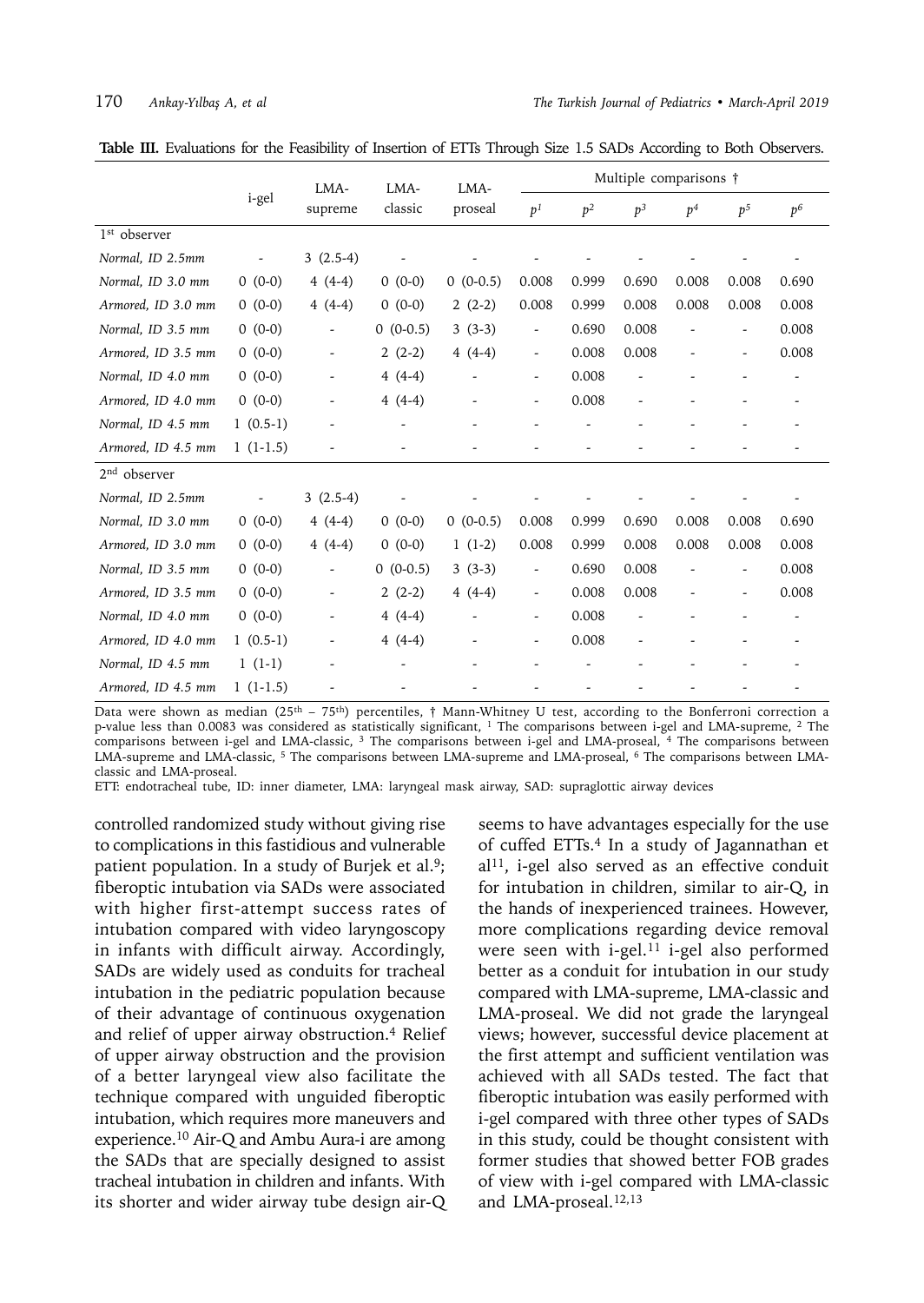|                          |              | LMA-                     | LMA-                     | LMA-       |                          | Multiple comparisons † |                |                |                |                |  |  |
|--------------------------|--------------|--------------------------|--------------------------|------------|--------------------------|------------------------|----------------|----------------|----------------|----------------|--|--|
|                          | i-gel        | supreme                  | classic                  | proseal    | p <sup>1</sup>           | p <sup>2</sup>         | p <sup>3</sup> | p <sup>4</sup> | p <sup>5</sup> | p <sup>6</sup> |  |  |
| 1 <sup>st</sup> observer |              |                          |                          |            |                          |                        |                |                |                |                |  |  |
| Normal, ID 2.5mm         |              | $3(3-4)$                 |                          |            |                          |                        |                |                |                |                |  |  |
| Normal, ID 3.0 mm        | $0(0-0)$     | -                        | $0(0-0)$                 | $0(0-1)$   |                          | 0.999                  | 0.690          |                |                | 0.690          |  |  |
| Armored, ID 3.0 mm       | $0(0-0)$     | $\overline{\phantom{a}}$ | $0(0-0)$                 | $2(2-2)$   | $\overline{\phantom{a}}$ | 0.999                  | 0.008          |                |                | 0.008          |  |  |
| Normal, ID 3.5 mm        | $0(0-0)$     | $\overline{\phantom{a}}$ | $1(1-2)$                 | $3(3-3.5)$ | $\overline{\phantom{a}}$ | 0.008                  | 0.008          |                |                | 0.032          |  |  |
| Armored, ID 3.5 mm       | $0(0-0)$     | -                        | $3(2-3)$                 |            | $\overline{\phantom{a}}$ | 0.008                  |                |                |                |                |  |  |
| Normal, ID 4.0 mm        | $0(0-0)$     |                          | $\overline{\phantom{a}}$ |            |                          |                        |                |                |                |                |  |  |
| Armored, ID 4.0 mm       | $0(0-0)$     | $\overline{\phantom{0}}$ |                          |            |                          |                        |                |                |                |                |  |  |
| Normal, ID 4.5 mm        | $1(1-2)$     | -                        |                          |            |                          |                        |                |                |                |                |  |  |
| Armored, ID 4.5 mm       | $2(1.5-2.5)$ |                          |                          |            |                          |                        |                |                |                |                |  |  |
| $2nd$ observer           |              |                          |                          |            |                          |                        |                |                |                |                |  |  |
| Normal, ID 2.5mm         |              | $3(3-3)$                 |                          |            |                          |                        |                |                |                |                |  |  |
| Normal, ID 3.0 mm        | $0(0-0)$     | ۰                        | $0(0-0)$                 | $0(0-1)$   | $\overline{\phantom{a}}$ | 0.999                  | 0.690          |                |                | 0.690          |  |  |
| Armored, ID 3.0 mm       | $0(0-0)$     | $\overline{\phantom{a}}$ | $0(0-0)$                 | $2(2-2)$   | $\overline{\phantom{a}}$ | 0.999                  | 0.008          |                |                | 0.008          |  |  |
| Normal, ID 3.5 mm        | $0(0-0)$     | $\overline{\phantom{a}}$ | $1(1-2)$                 | $3(3-3.5)$ | $\overline{\phantom{a}}$ | 0.008                  | 0.008          |                |                | 0.032          |  |  |
| Armored, ID 3.5 mm       | $0(0-0)$     | ۰                        | $3(2.5-3)$               |            | $\overline{\phantom{a}}$ | 0.008                  |                |                |                |                |  |  |
| Normal, ID 4.0 mm        | $0(0-0)$     | $\overline{\phantom{0}}$ |                          |            |                          |                        |                |                |                |                |  |  |
| Armored, ID 4.0 mm       | $0(0-0)$     |                          |                          |            |                          |                        |                |                |                |                |  |  |
| Normal, ID 4.5 mm        | $1(1-2)$     |                          |                          |            |                          |                        |                |                |                |                |  |  |
| Armored, ID 4.5 mm       | $2(1.5-2.5)$ |                          |                          |            |                          |                        |                |                |                |                |  |  |

Table IV. Evaluations for the Feasibility of Removal of Size 1.5 SADs According to Both Observers.

Data were shown as median (25<sup>th</sup> – 75<sup>th</sup>) percentiles, † Mann-Whitney U test, according to the Bonferroni correction a p-value less than 0.0083 was considered as statistically significant, 1 The comparisons between i-gel and LMA-supreme, 2 The comparisons between i-gel and LMA-classic, 3 The comparisons between i-gel and LMA-proseal, 4 The comparisons between LMA-supreme and LMA-classic, 5 The comparisons between LMA-supreme and LMA-proseal, 6 The comparisons between LMAclassic and LMA-proseal.

ETT: endotracheal tube, ID: inner diameter, LMA: laryngeal mask airway, SAD: supraglottic airway devices

The maximum size of ETTs recommended by the manufacturer were 3.0 mm and 4.0 mm for i-gel size 1 and 1.5 respectively. However, we found i-gel size 1 and 1.5 easily feasible for use, even with uncuffed ETTs with an ID of 3.5 mm and 4.5 mm. The possibility to use larger size ETTs in appropriate conditions could be accepted as an advantage of i-gel to avoid additional maneuvers when exchanging the ETT. i-gel was also the only SAD that seemed feasible for use as a conduit for armored ETTs in this study. Armored ETTs could be useful in procedures on the head and neck such as cranioplasty, cleft lip and palate surgeries, and mandibular distractions in which bending or compression of the tube is possible.<sup>14</sup> In the event of difficult intubation in these children, the feasibility of i-gel as a conduit for armored ETTs could provide an advantage.

Although there are not manufacturer recommendations for LMA-supreme, LMAclassic and LMA-proseal, they have been commonly used as conduits for intubation in children in cases when no special SADs were available.5,7,15,16 Similarly, in our study, the feasibility of intubation with standard uncuffed 3.0 mm ETT through an LMA-proseal size 1 was statistically comparable with i-gel size 1. Also, we found the feasibility of intubation with up to standard uncuffed 3.5 mm ETT through LMAclassic size 1.5 was statistically comparable with i-gel size 1.5. One of the greatest challenges encountered when intubating through these SADs occurs during the removal of the SAD. The main problem is the disappearance of the proximal end of the ETT due to similar lengths of the ETT and LMA. Cutting and shortening the LMA-classic, using a long guide wire or exchange catheter, using a laryngeal forceps to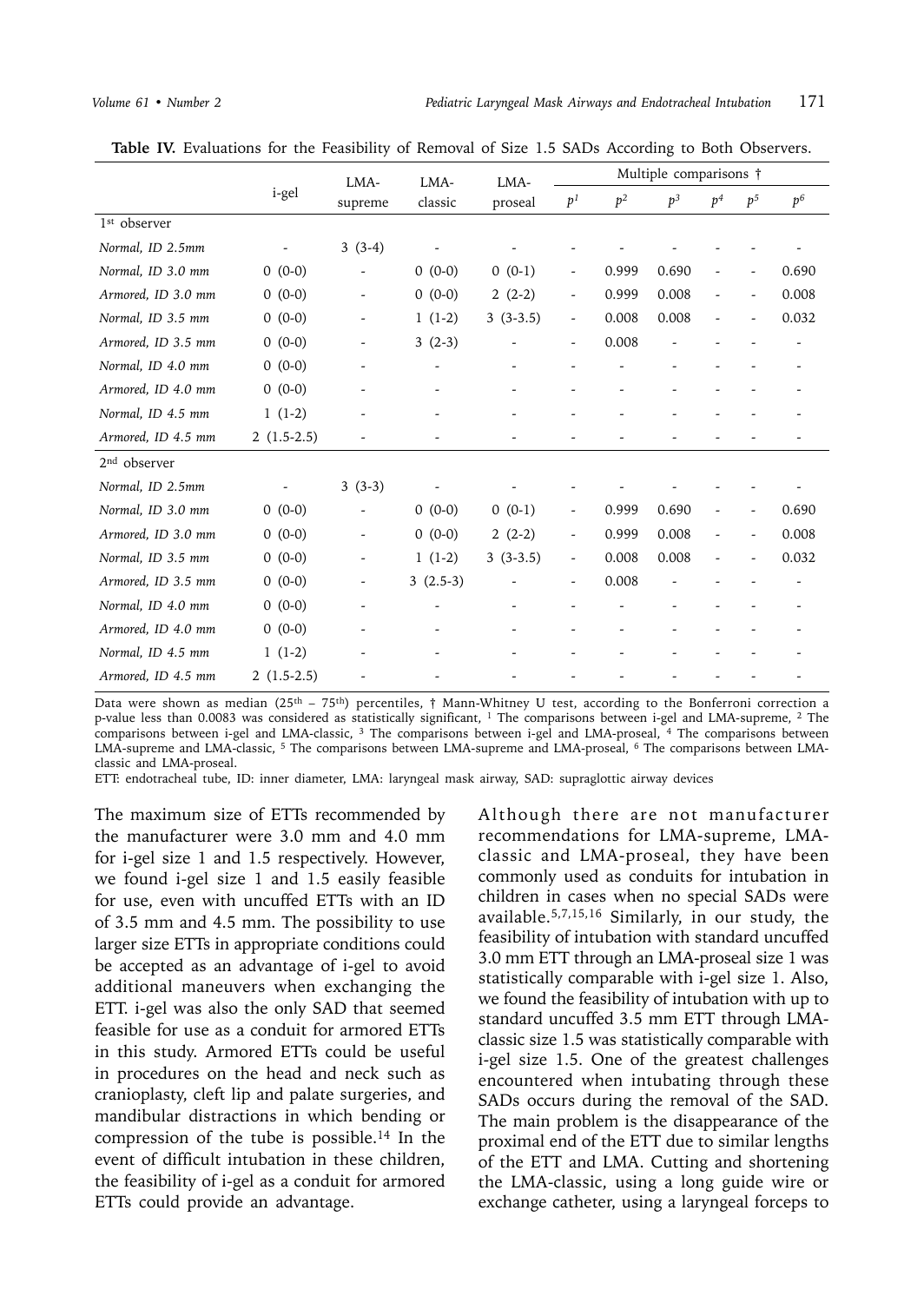control the ETT and cutting the aperture bars of the LMA are among the major modifications published in the literature.5,7,15,16 We did not make any modifications in the SADs tested. Removal of the SAD was mostly not feasible, even following an easy intubation through LMA-proseal, LMA-classic and LMA-supreme. However, we did not encounter any problems during removal of the i-gel when intubation was possible.

During endotracheal intubation through an SAD, cuffed ETTs are favored by some physicians to avoid failure and exchange due to inappropriately fitted ETTs. Selecting a smallersized cuffed ETT could give the opportunity of easy insertion of an ETT and subsequent SAD removal with the ability to seal the trachea by inflating the cuff.<sup>6</sup> However, SAD removal could be complicated due to insufficient space in the tiny lumen of the SAD to allow the passage of a pilot balloon. This condition is especially obvious for pediatric SADs up to size 2 and/or 2.5.6 Choosing SADs specifically designed as conduits with wider airway tubes and shorter lengths might be a solution to this problem.<sup>11</sup> Correspondingly, we could not remove any of the tested SADs after intubation with cuffed ETTs, even with IDs of 2.5 mm. Leaving the SAD in place during the whole operation or cutting the pilot balloon if appropriate could be alternative choices in such a situation.

Blind intubation through an SAD is not recommended due to the high incidence of laryngeal trauma, esophageal intubation and accidental dislodgement during SAD removal, especially in the pediatric population.3,17 Also, Jagannathan et al. $3$  recorded 27% epiglottic downfolding, which obstructed the laryngeal view in their study conducted with air-Q intubating laryngeal airway as a conduit for intubation in children. The fiberoptic grade of laryngeal view was negatively correlated with the weight of the children in that study. The literature suggests that epiglottic downfolding could be handled by articulating the FOB underneath the epiglottis, thus fiberoptic guidance should be strongly recommended during intubation through SADs in children. Although we tested the feasibility of intubation with standard ETTs with 2.5 mm ID through size 1 SADs in cases when intubation with

ETT with 3.0 mm ID was not possible, we do not recommend blind intubation through SADs in infants or newborns.

The study has some limitations. First of all, we only studied the devices on a standard intubation training manikin. The results may not directly apply to children with difficult airway. Secondly, none of the SADs tested in this study had a detachable proximal connector. This situation limited the passage of the pilot balloons of the ETTs. Selecting an SAD with a detachable proximal connector that is specially designed for tracheal intubation, such as air-Q, could be a better choice for providing a functionally wider orifice for the passage of the pilot balloon.18 Lastly, we did not make any modifications in the SADs tested. The results might be different with preconcerted modifications of LMA-classic or LMA-proseal because collateral evidence supporting this theory could be found from several case reports in the literature.5,7,15,16

In conclusion; i-gel sizes 1 and 1.5 both performed better as conduits for fiberopticguided intubation compared with LMA-proseal, LMA-classic and LMA-supreme with most of the uncuffed ETTs investigated in our study. i-gel generally performed better than its own manufacturer recommendations as a conduit for intubation. However, the passage of cuffed ETTs was problematic with all types of studied SADs. Although the results of this manikin study suggest that the choice of i-gel as a conduit for intubation could be safer than LMA-classic, LMA-supreme and LMA-proseal; familiarity of use and the need for cuffed or uncuffed ETT may influence the choice of SAD.

# **Ethics approval**

Ethical approval was not required for this manikin study.

### **Acknowledgement**

We appreciate the work of Ergocen S, MSc for helping statistical analysis and Chapman D. for English editing.

### **REFERENCES**

1. Sunder RA, Haile DT, Farrell PT, Sharma A. Pediatric airway management: current practices and future directions. Paediatr Anaesth 2012; 22: 1008-1015.